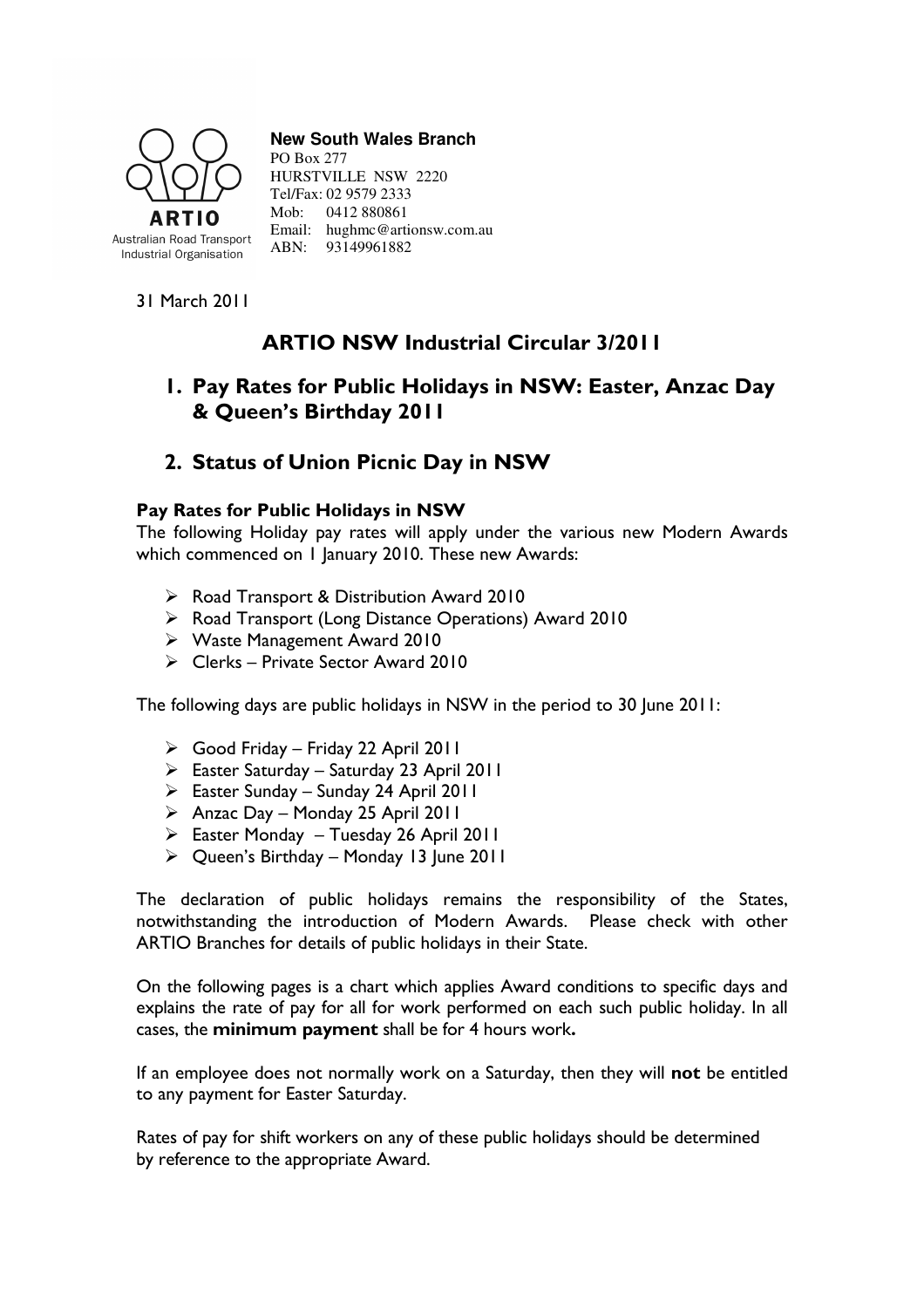Any employee who is absent on the day prior to, or the day after a public holiday (without reasonable cause), is not entitled to payment for the public holiday(s).

#### Union Picnic Day Status

Clause 28 of the former Transport Industry (State) Award, which applied in NSW recognised Easter Saturday as the Union's Picnic Day. Financial members of the TWU in NSW, other than a casual employee were:

- Paid an additional day's pay; or
- If required to work on Easter Saturday shall, in addition to the additional day's pay required, be paid at the rate of time and a half for the actual time worked up to a maximum of eight (8) hours pay at ordinary time.

There is no union picnic day under the new modern award system and it would be discriminatory for any company to apply it.

This advice is based on ARTIO NSW's interpretation of the relevant Clauses in these Awards, and to the best of our knowledge, is accurate.

Please contact Hugh McMaster, tel: 0412 880861, or email hughmc@artionsw.com.au if further information is required.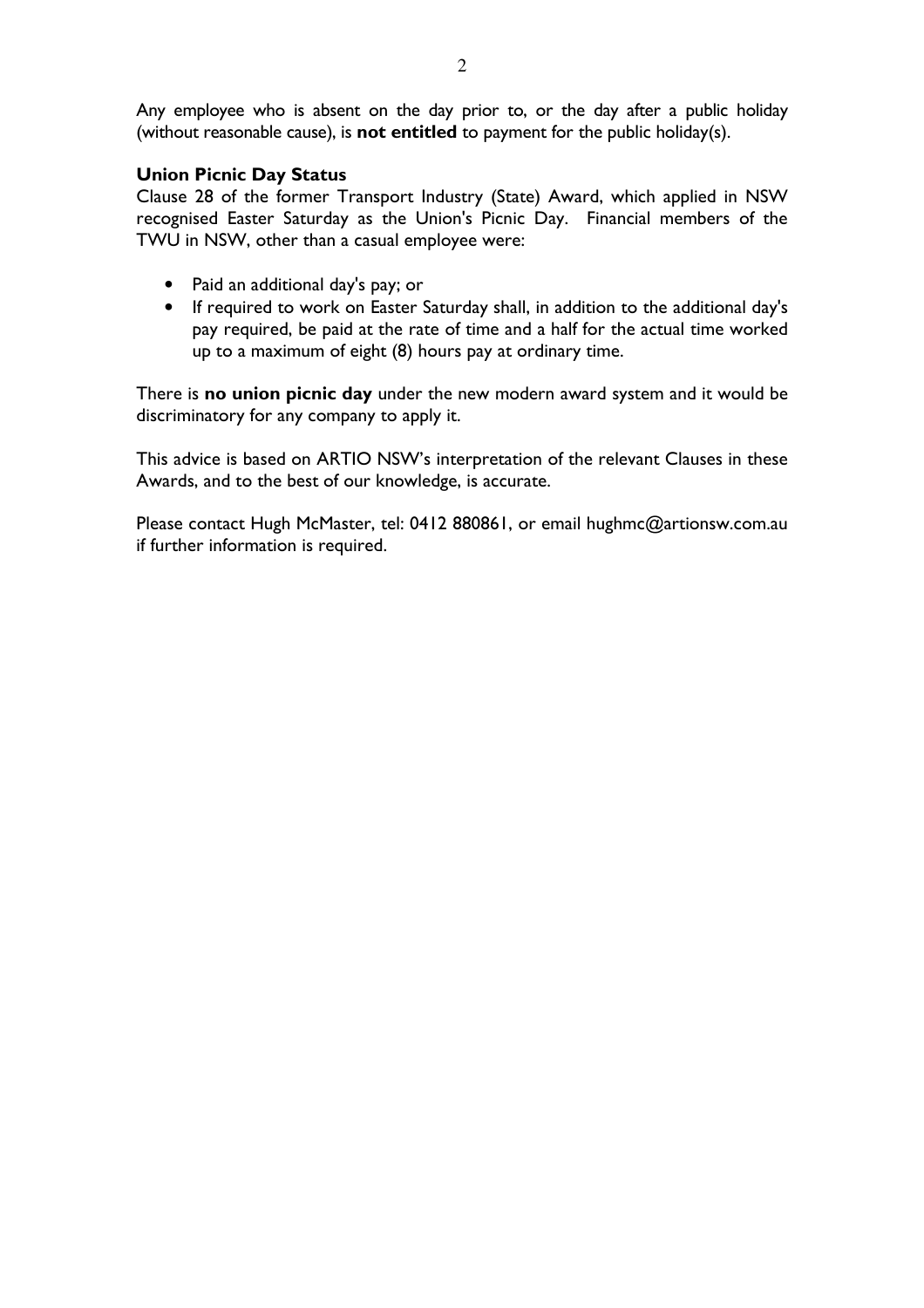| Award                                          | Pay Rate for Hours Worked                        |
|------------------------------------------------|--------------------------------------------------|
| <b>Road Transport &amp; Distribution Award</b> | Good Friday -                                    |
| 2010                                           | Double time for first 8 hours.                   |
| For a permanent employee:                      | Overtime - Treble Time                           |
| A normal day's pay plus payment for any        |                                                  |
| time worked as specified in the next           |                                                  |
| column                                         | Casuals:                                         |
|                                                | Treble Time for all hours worked (plus loading - |
| Casuals – see next column                      | 10% of ordinary time)                            |
|                                                |                                                  |
|                                                |                                                  |
| No payment for the day unless employee         | <u> Easter Saturday, Easter Sunday -</u>         |
| normally works ordinary time on a              | Double Time and a Half ( Public Holiday outside  |
| Saturday or a Sunday, if worked then as        | the Spread of Hours)                             |
| specified in the next column                   |                                                  |
|                                                |                                                  |
| Casuals – see next column                      | <b>Casuals:</b>                                  |
|                                                | Double Time and a Half (plus loading – 10% of    |
|                                                | ordinary time)                                   |
| For a permanent employee: A normal day's       | <b>Easter Monday, Anzac Day &amp; Queen's</b>    |
| pay plus payment for any time worked as        | Birthday-                                        |
| specified in the next column                   | Time and a Half for first 8 hours                |
|                                                | Overtime – Double time & a half                  |
| Casuals – see next column                      |                                                  |
|                                                | Casuals:                                         |
|                                                | Double Time and a Half (plus loading - 10% of    |
|                                                | ordinary time)                                   |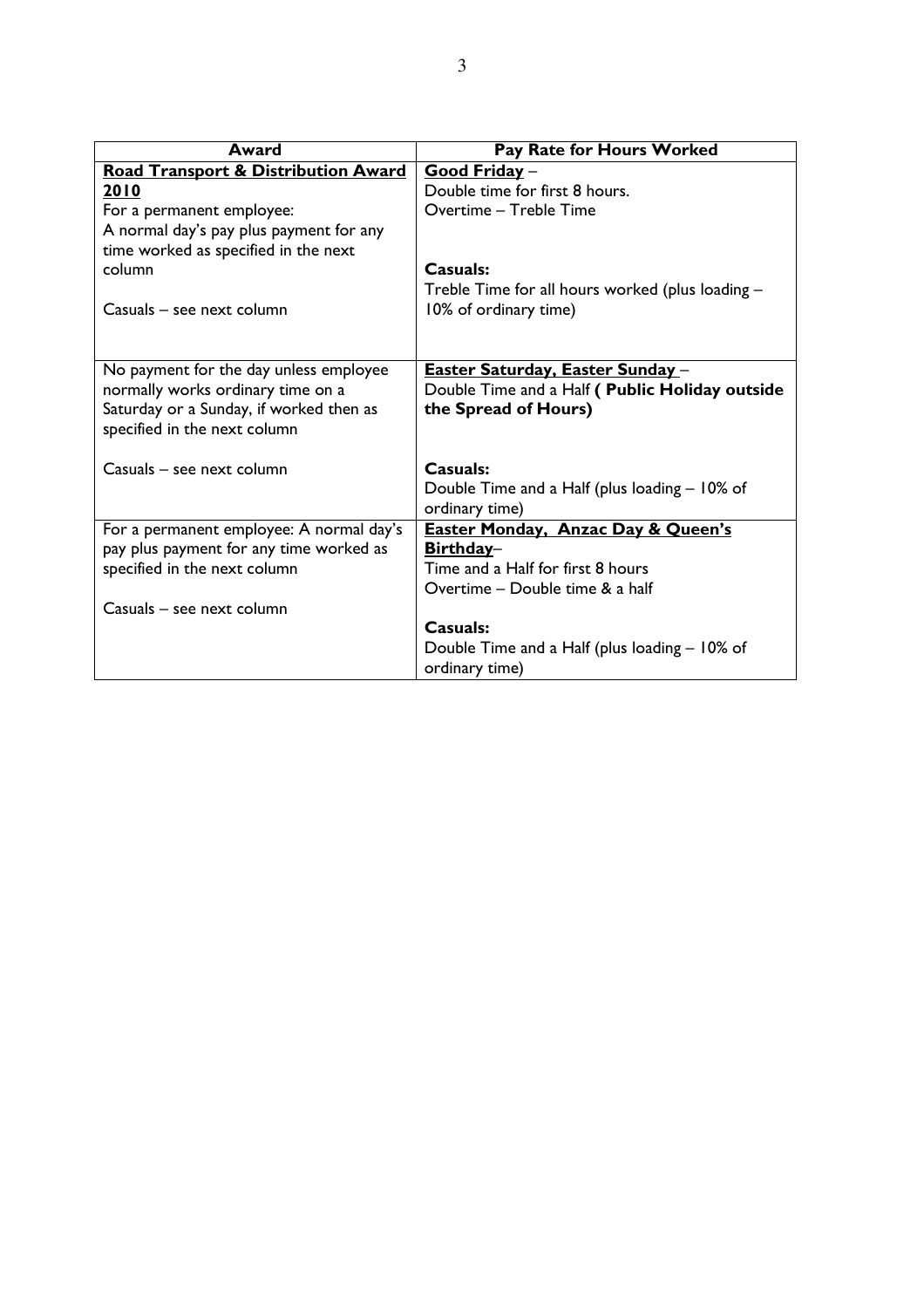| Award                                                                                                                                                         | Pay Rate for Hours Worked                                                                                                                                                                                                                                                                 |
|---------------------------------------------------------------------------------------------------------------------------------------------------------------|-------------------------------------------------------------------------------------------------------------------------------------------------------------------------------------------------------------------------------------------------------------------------------------------|
| <b>Road Transport (Long Distance</b>                                                                                                                          |                                                                                                                                                                                                                                                                                           |
| <b>Operations) Award 2010</b>                                                                                                                                 |                                                                                                                                                                                                                                                                                           |
|                                                                                                                                                               | <u>Good Friday –</u>                                                                                                                                                                                                                                                                      |
| For a permanent employee:                                                                                                                                     | 30% of the applicable minimum rate plus payment at<br>cents per kilometre (cpk) or hourly rate for any trip                                                                                                                                                                               |
| A normal day's pay (base weekly rate<br>divided by 5) plus payment for any time                                                                               | undertaken                                                                                                                                                                                                                                                                                |
| worked as specified in the next column<br>(Example: At grade 4 (semi driver) the<br>holiday payment is the award rate<br>$($653.40)$ divided by $5 = $130.68$ | (Example: At Award grade 4 (single trailer) the<br>Good Friday holiday payment is 30% of the<br>award rate $$653.40 \times 30\% = $196.02$ ) plus<br>payment at cpk or hourly rate for any trip undertaken                                                                                |
| Casuals - see next column                                                                                                                                     | Casuals:<br>30% of the applicable minimum rate plus payment at<br>cpk rate for any trip undertaken                                                                                                                                                                                        |
|                                                                                                                                                               | <b>Easter Saturday, Easter Sunday, Easter</b>                                                                                                                                                                                                                                             |
|                                                                                                                                                               | Monday, Anzac Day & Queen's Birthday-<br>20% of the applicable minimum rate plus payment at<br>cpk or hourly rate for any trip undertaken<br>(Example: At Award grade 4 (single trailer) the<br>other holidays are calculated at 20% of the<br>award rate $$653.40 \times 20\% = $130.68$ |
| Casuals - see next column                                                                                                                                     | Casuals:<br>20% of the applicable minimum rate plus payment at<br>cpk or hourly rate for any trip undertaken                                                                                                                                                                              |